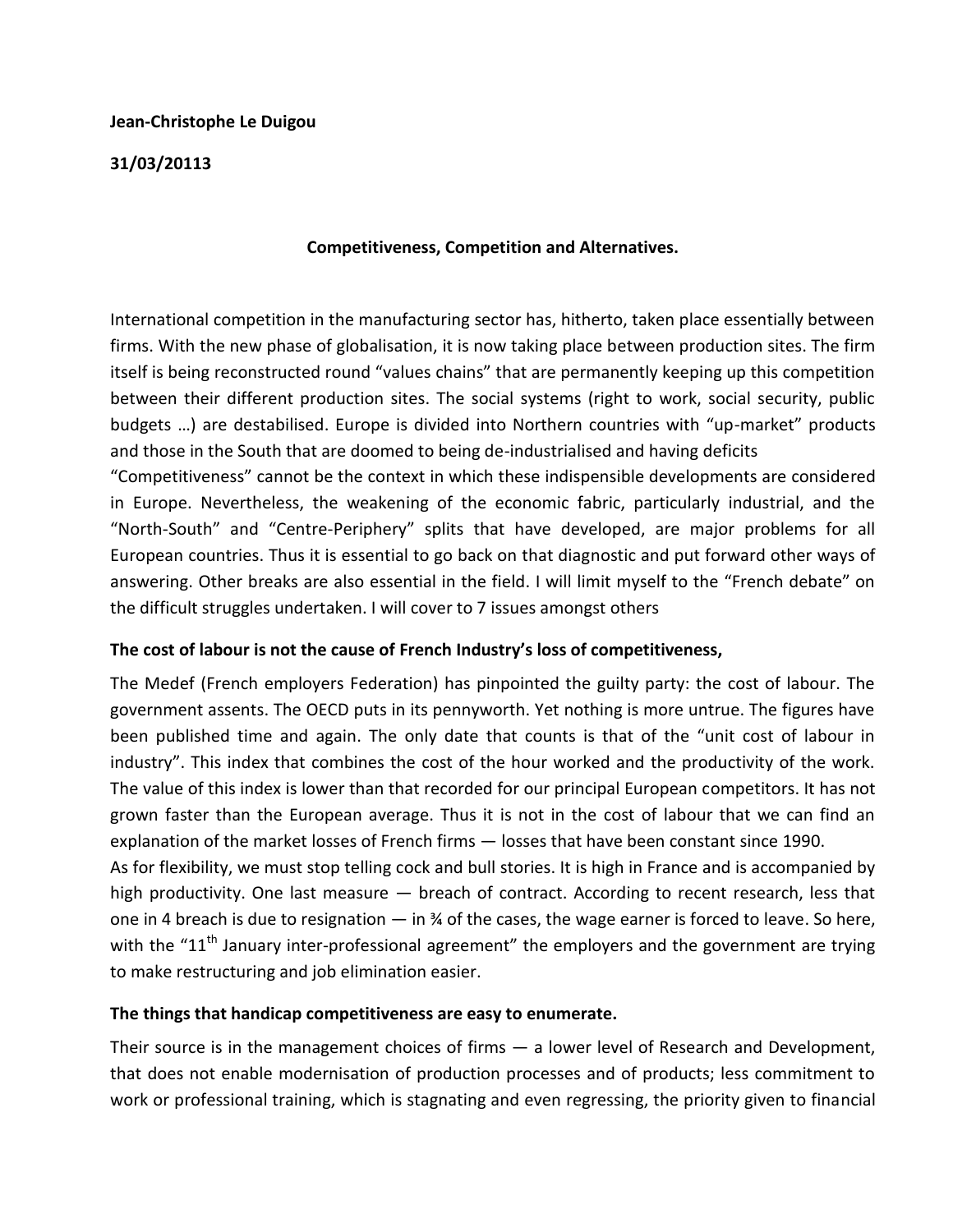investment. Financiers and manager, as a result of reasoning in terms of "chains of shareholder values" have forgotten the basic principle of "productive system".

**French industry has become a "gruyere cheese" that foreign firms and Anglo-American financial funds come over to plunder**. Only a few sectors like aeronautics, pharmaceuticals and food processing are keeping afloat.

### **The bosses want a "low cost" France.**

What is falling is not the volume of exports but the price at which France sells its products. France exports more or less as much goods as 10 years ago. However, their prices have dropped. We are losing market share in terms of value because we going "down market".

The Medef is proposing to lower wages to adapt itself to this development whereas we should aim at going over the top. Quality must be improved, innovation strengthened rather than aligning ourselves with a "low cast" model that is leading to an amputation of our purchasing power and to the end of our system of social security.

## **Present day orientations will lead us into falling into the "Japanese trap".**

They talk about the "German model" — but, in fact, what the employers are preparing is a copy of the "Japanese model". The wages bill has dropped 8 % in real terms in a little over 10 years. The firms have rebuilt their margins, profits have doubled. However, the slimness of wage incomes depresses household demand. The firms don't reinvest their profits, since there is no need for additional production in the absence of demand. They clear their debts and accumulate financial assets — the volume of the latter has increased by 1/3.

There is a danger that the "Japanese trap" catch the whole of Europe, which would enter a long period of stagnation with major social consequences.

## **A "Productivity shock" or the "reorientation of public policies"?**

If we want to create an "impact" a number of policies will have to be redirected. The development of human capacities is the first issue. Developing resources in both jobs and qualifications must be a priority. We must guarantee to everyone access to training because the present hecatomb of job cutting is combined with a lack of recognised qualifications

It is also necessary to redirect credit. Firms must be able to access credit or equity funds at rates compatible with the constraints of industrial projects. Out of 1,200 billion euros of credit issued in France, barely 80 of them, that is 7% of the total, went directly to manufacturing industry: 43% of the credits, on the other hand were raised for property development and holding companies. The banks have ceased to make the financing of productive activities their business. The idea of setting up a "public financial centre come to the forefront. Finally, it is necessary to develop a policy of integration through work. France has 5 million wage earners who are temporarily or on a long-term basis excluded from any real work. This is where the cause of our deficits really lies. The "right to